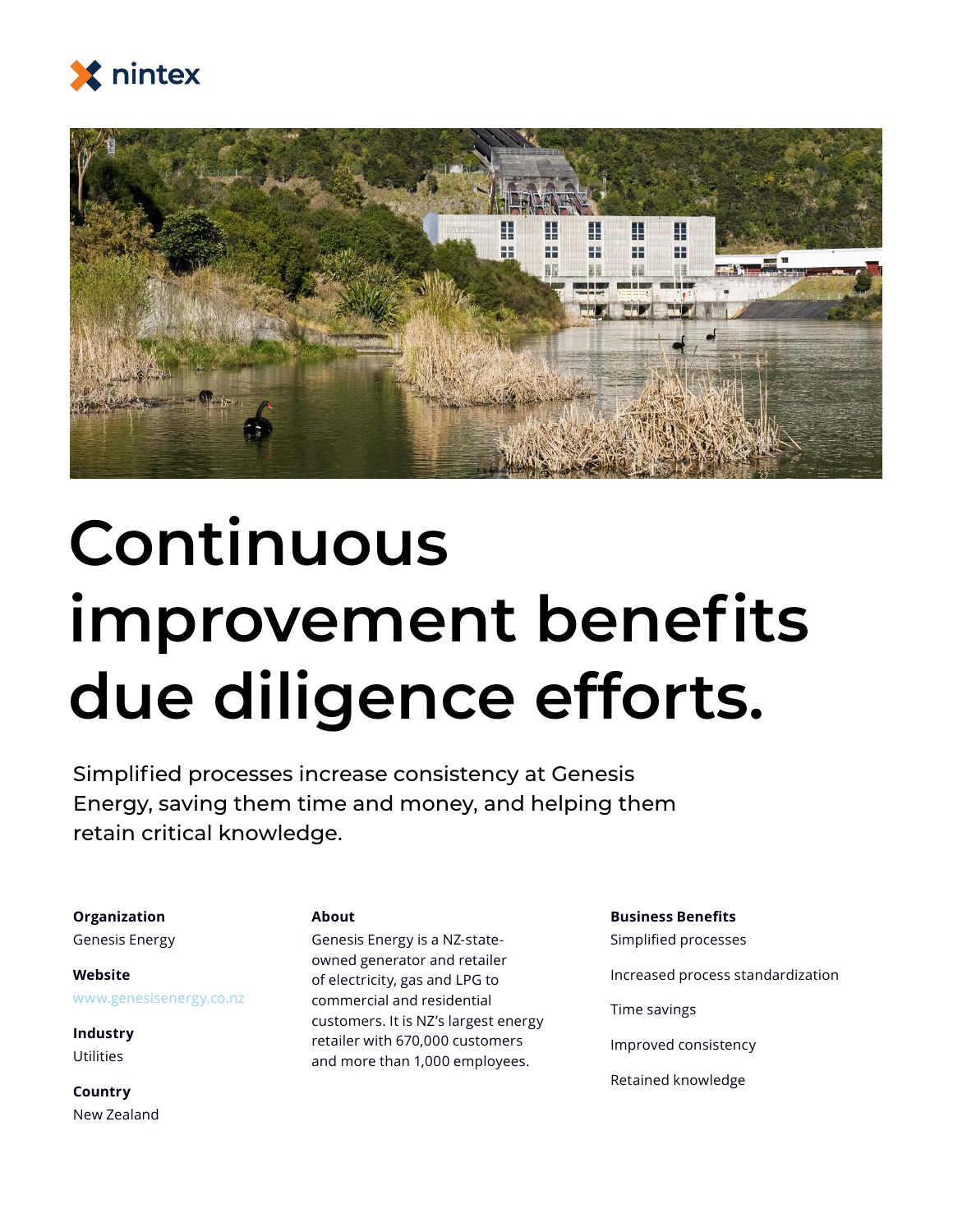# **Increasing consistency. Saving time.**

Genesis Energy initially implemented Nintex Promapp to eliminate the risk of losing corporate knowledge when the company's externally contracted contact center was brought in-house.

As well as helping to capture this knowledge, Nintex Promapp was seen as a way of increasing consistency and saving time.

'Nintex Promapp was the right tool, with documentation at the right level. Its capability met all the requirements,' explains Howard Follas, one of the company's two Nintex Promapp specialists.

The implementation of Nintex Promapp was relatively simple, with help from the Nintex Promapp training and support team who were on hand to take the project group through the steps required.

It has since been rolled out into the trading and wholesale operations, health and safety and the IT department.

*'At the time, Genesis Energy was looking to partially privatize. Having accurate, documented processes across the organization would deliver significant benefits for due diligence purposes.'*

— **Howard Follas**, Nintex Promapp Specialist, Genesis Energy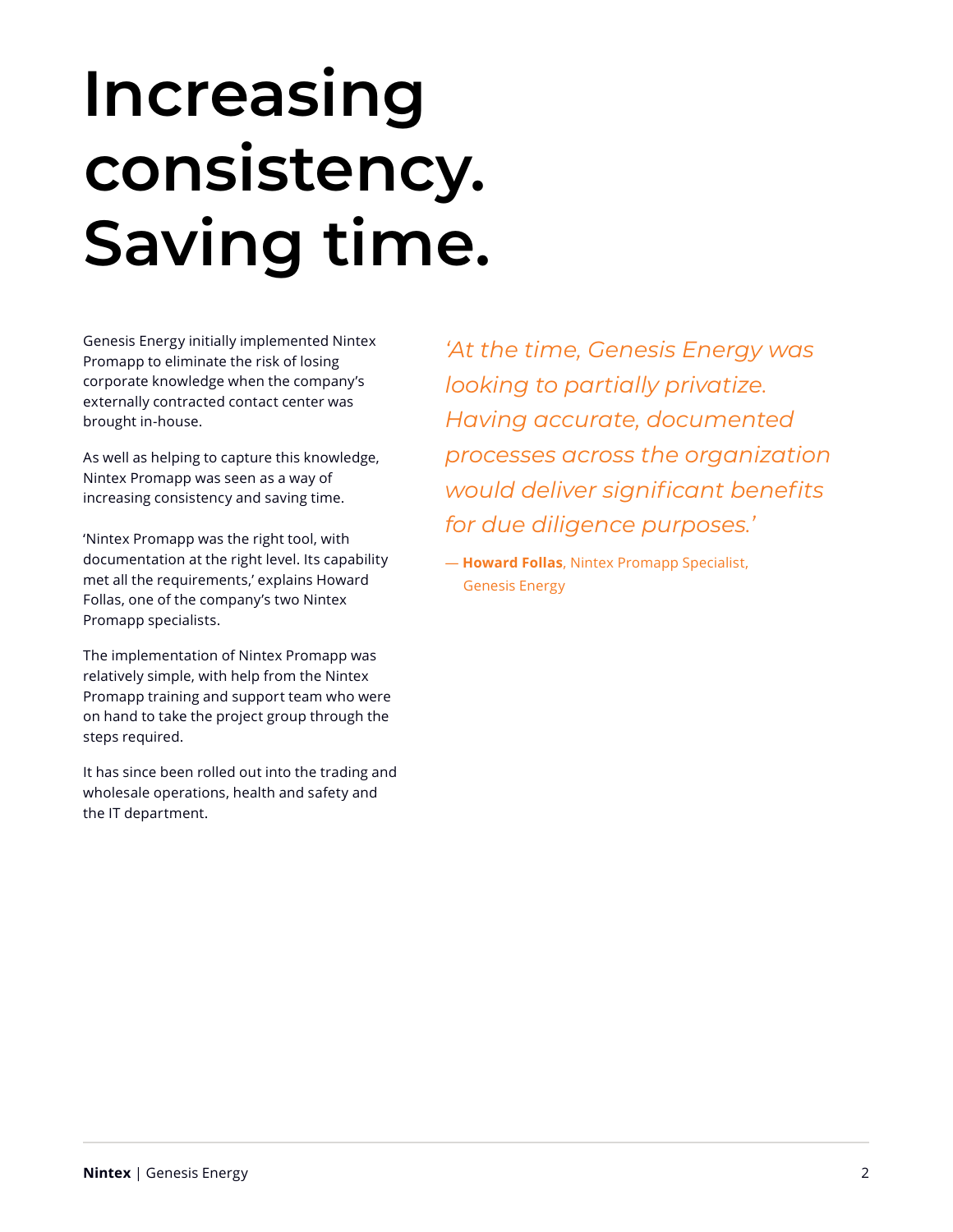# **Ongoing improvement.**

In addition to its ability to capture a range of activities in line with Genesis Energy's needs, Nintex Promapp®'s compatibility with the Lean and Six Sigma business methodologies was a plus.

'We had begun looking at Lean Six Sigma ways of approaching processes. Nintex Promapp was in line with them both, with the ability to provide documentation at the right level.' says Howard Follas.

*'More than just processes, we were looking at a launchpad for continuous improvement that would also provide us with monitoring and measurability.'*

— **Howard Follas**, Nintex Promapp Specialist, Genesis Energy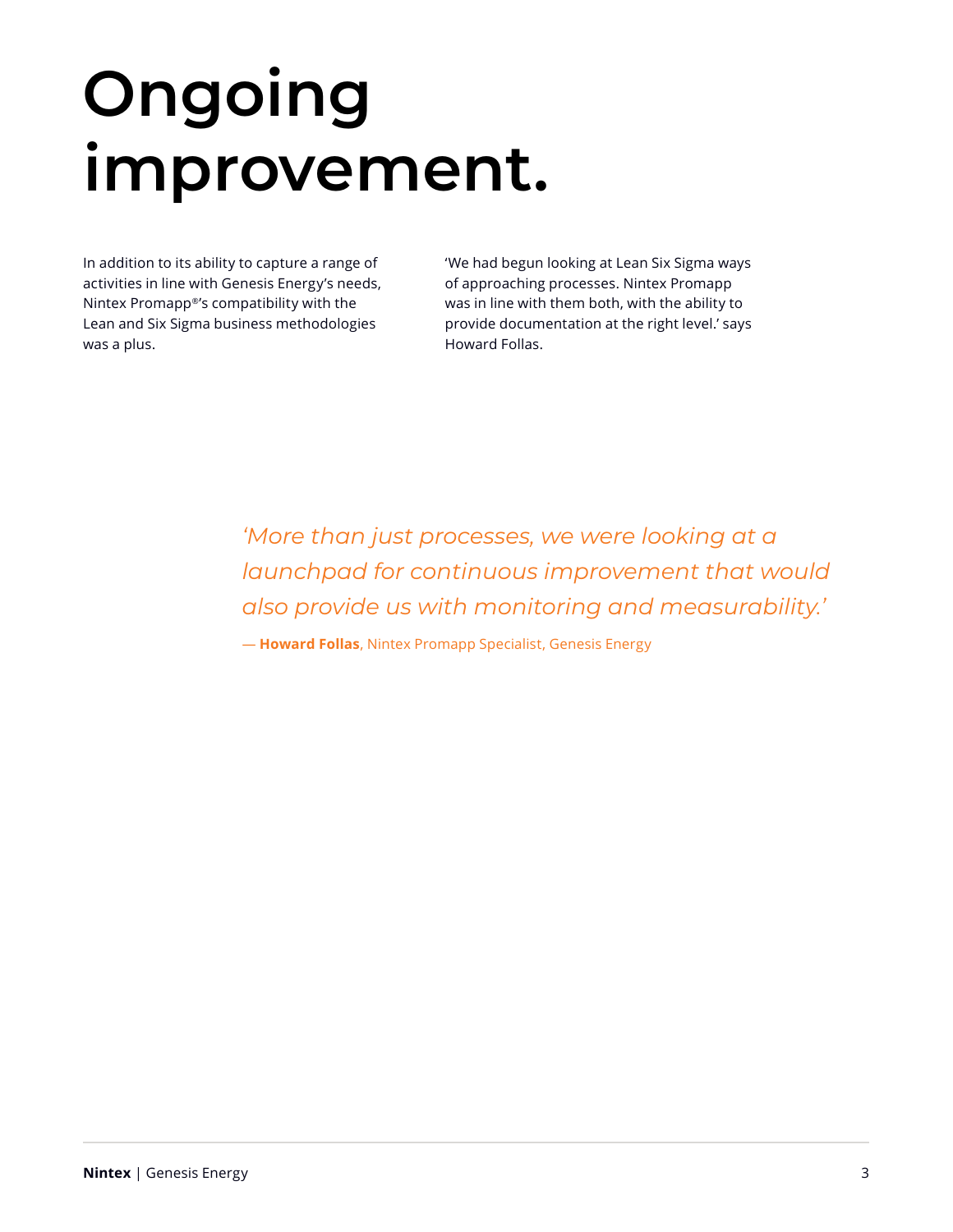### **A range of benefits.**

### **Simplification**

'We've been able to simplify down to seven or eight steps in a process. Before Nintex Promapp, one process may have included a mix of low and high-level steps, with no clear divide about where one level stopped and the next began. Now it is much clearer.'

### **Eliminating regional variations**

'It's a reality of doing business across multiple geographical sites that there can be wide variations in processes. Nintex Promapp has been an outstanding tool for addressing that in a very direct way. All the offices go straight to one source to answer their queries and find out how to do things. That is a significant benefit.'

### **Flexible application to suit real business needs**

'We now have Nintex Promapp installed in enough different business areas to clearly demonstrate its flexibility. It is a tool that can be tailored to document any process scenario.'

### **Supporting continuous improvement**

'Nintex Promapp provides the ideal launchpad for improvement because it gives a bird's eye view of the business.'

#### **Full account management support**

'Taking on any major new system is a big change and big risk for a business, so timely and effective support is crucial. Nintex Promapp has an outstanding support and account management team and has been completely approachable throughout. We have used the support operations via email and they come back with answers very quickly. There is a real proactive commitment to supporting us – it's not just reactive.'